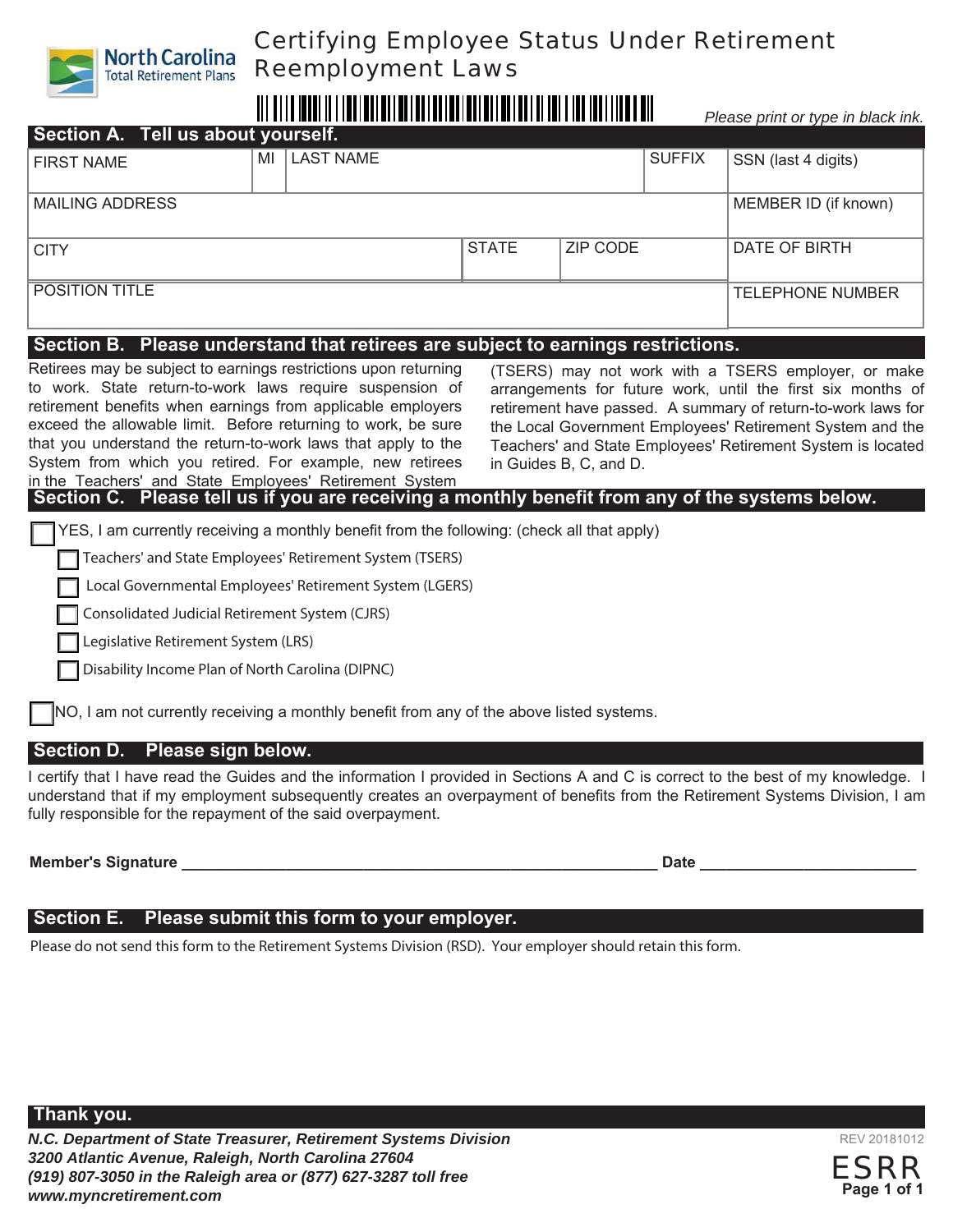

## Guides for Certifying Employee Status Under Retirement Reemployment Laws

#### **Guide A. What is the purpose of this form and why does this form need to be completed?**

Effective July 1, 2009, employers are required to report any rehired retirees to the Retirement Systems Division (RSD) or the employer will incur a penalty. In order for employers to avoid a potential penalty, RSD asks employers to take the following steps:

• Obtain signed documentation (Form ESRR) from the employee stating he/she is or is not currently receiving a monthly benefit from RSD.

#### **Guide B. What are the return-to-work laws?**

After you have officially retired and are receiving monthly benefits, if you perform work in any capacity for an employer under the same Retirement System from which you retired, you will be subject to the reemployment provisions described below. These provisions may require you to work under an earnings limitation or to reenroll as a contributing member of the Retirement System. You will be subject to reemployment provisions based on the nature of the particular work you perform for a covered employer, regardless of your job classification or your technical employment status (which may include being assigned to work for a covered employer by a private company such as a temporary staffing agency).

Return-to-work laws apply differently to members of TSERS, LGERS, CJRS, and LRS. Following return-to-work laws will protect you from incurring financial penalties, possible loss of retirement benefits, and loss of health benefits received through the State Health Plan.

If you are retired under LGERS, see Guide C for more detailed information.

If you are retired under TSERS, see Guide D for more detailed information.

• Report any known rehired retirees who may be subject to the earnable allowance to RSD through the ORBIT system.

If a member falsifies this document (Form ESRR) by not reporting himself/herself as a benefit recipient, the employer will not be penalized. However, if the employee exceeds his/her earnable allowance, or violates other return-to-work laws, the employee will be held fully responsible for repaying any overpayment to RSD.

If you are retired under LRS and you perform work which requires you to be a contributing member of TSERS, CJRS or LRS, your LRS benefit will be suspended and you will be required to enroll or reenroll as a contributing member of the System under which you are working. A summary of LRS return-to-work laws is located in the LRS Handbook, *Your Retirement Benefits*, located on our website at www. myncretirement.com.

If you are retired under CJRS and you perform work which requires you to be a contributing member of TSERS or CJRS, your CJRS benefit will be suspended and you will be required to enroll or reenroll as a contributing member of the System under which you are working. If you are retired under CJRS and you perform work in any capacity for a TSERS employer that does not require you to become a member of TSERS, you will be subject to an earnings limitation. A summary of CJRS return-to-work laws is located in the CJRS Handbook, *Your Retirement Benefits*, located on our website at www. myncretirement.com.

If you receive a disability benefit from any System, please contact the Retirement Systems Division for information on reemployment provisions that apply to you.

#### **Guide C. Return-to-work laws for Local Governmental Employees' Retirement System retirees**

LGERS members cannot return to work for an LGERS employer during the month in which their retirement became effective. If you violate this law, your LGERS retirement benefit will be cancelled and all retirement benefits paid to you must be repaid to the Retirement System. If you have employer-provided health coverage, you may wish to discuss with your employer how the cancellation of your retirement benefit will affect the health coverage.

After a one-month break, if you wish to perform services for an LGERS employer and continue to receive your LGERS monthly retirement benefit, you must meet the following conditions:

• You must work in a position that does not require membership in LGERS.

(NOTE: if you are reemployed by an LGERS employer in a regular position which requires 1,000 or more hours of work per year, your retirement payment must be stopped and you will again become a contributing LGERS member.)

- You are subject to the earnings restrictions below. You can earn whichever is greater:
- (a) 50% of your compensation, excluding termination payments, reported to the Retirement System during the 12 months of service preceding the effective date of your retirement, or
- (b) \$31,140.00 (for 2014).

These earnings restrictions apply for the 12 months immediately following retirement and for each calendar year following the year of retirement.

#### **Please continue to next page.**

*N.C. Department of State Treasurer, Retirement Systems Division 3200 Atlantic Avenue, Raleigh, North Carolina 27604 (919) 733-4191 in the Raleigh area or (877) 733-4191 toll free www.myncretirement.com*



REV 20181012